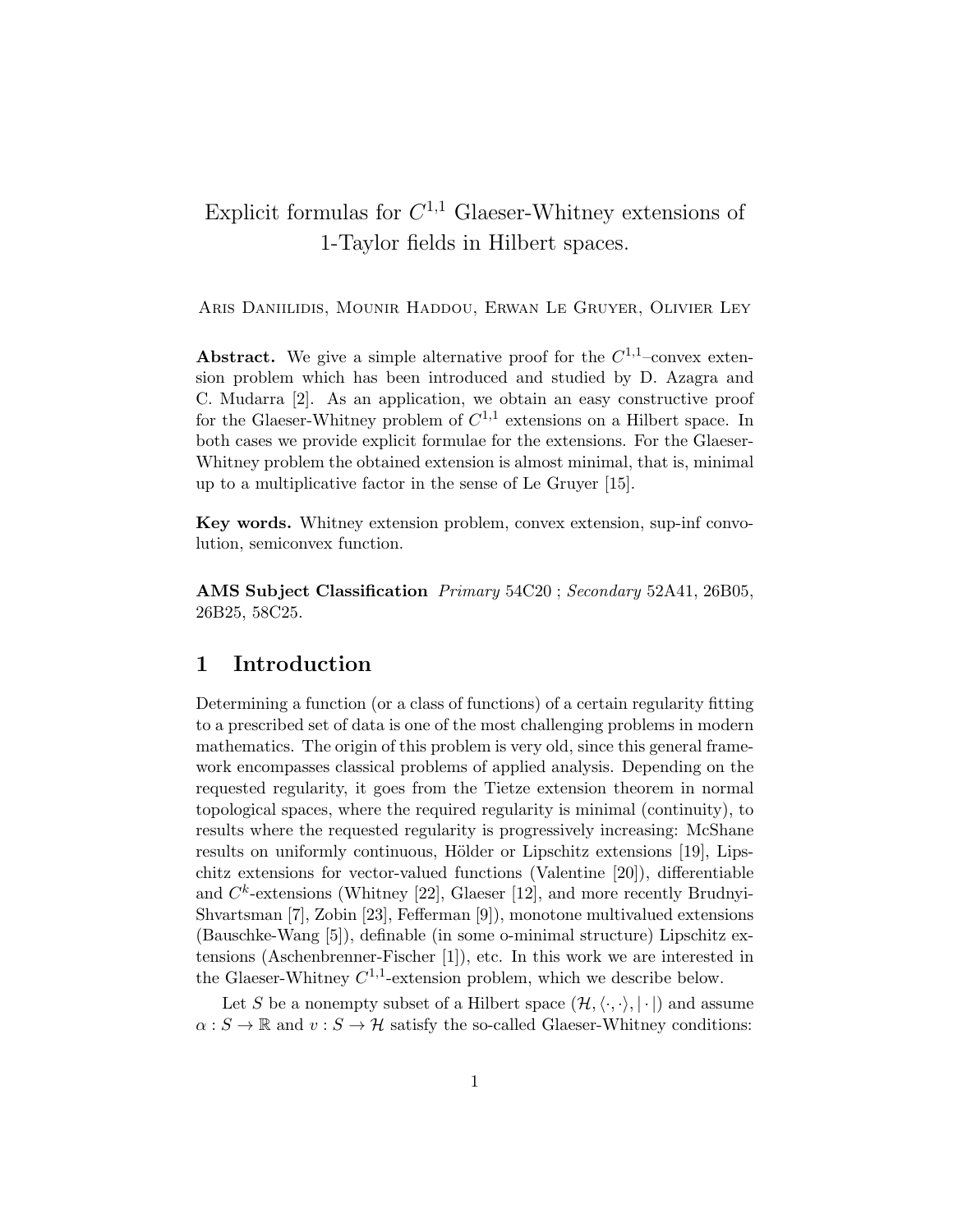$$
\begin{cases}\n\sup_{s_1, s_2 \in S, s_1 \neq s_2} \frac{|\alpha(s_2) - \alpha(s_1) - \langle v(s_1), s_2 - s_1 \rangle|}{|s_1 - s_2|^2} := K_1 < +\infty, \\
\sup_{s_1, s_2 \in S, s_1 \neq s_2} \frac{|v(s_1) - v(s_2)|}{|s_1 - s_2|} := K_2 < +\infty.\n\end{cases} \tag{1.1}
$$

In [12, 22] it has been shown that under the above conditions, in case  $\mathcal{H} = \mathbb{R}^n$ , there exists a  $C^{1,1}$ -smooth function  $F : \mathbb{R}^n \to \mathbb{R}$  such that the prescribed 1-Taylor field  $(\alpha(s), v(s))$  coincides, at every  $s \in S$ , with the 1-Taylor field  $(F(s), \nabla F(s))$  of F. The above result has been extended to Hilbert spaces in Wells [21] and Le Gruyer [15]. In particular, in [15] the following constant has been introduced:

$$
\Gamma^{1}(S, (\alpha, v)) := \sup_{s_1, s_2 \in S, s_1 \neq s_2} \left( \sqrt{A_{s_1 s_2}^2 + B_{s_1 s_2}^2} + |A_{s_1 s_2}| \right), \quad (1.2)
$$

where

$$
A_{s_1s_2} = \frac{2(\alpha(s_1) - \alpha(s_2)) + \langle v(s_1) + v(s_2), s_2 - s_1 \rangle}{|s_1 - s_2|^2}, \quad B_{s_1s_2} = \frac{v(s_1) - v(s_2)}{|s_1 - s_2|}.
$$

It has been shown in [15] that  $\Gamma^1(S,(\alpha,v)) < +\infty$  if and only if conditions (1.1) hold. Moreover, in this case, the existence of a  $C^{1,1}$  function  $F: \mathcal{H} \to \mathbb{R}$  such that  $F|_S = \alpha$ ,  $\nabla F|_S = v$  and

$$
\Gamma^{1}(\mathcal{H}, (F, \nabla F)) = \Gamma^{1}(S, (\alpha, v)), \qquad (1.3)
$$

has been established. Henceforth, every  $C^{1,1}$ -extension of  $(\alpha, v)$  satisfying (1.3) will be called a minimal Glaeser-Whitney extension. The terminology is justified by the fact that, for every  $C^{1,1}$  function  $G: \mathcal{H} \to$  $\mathbb{R}$ , we have  $\Gamma^1(\mathcal{H}, (G, \nabla G)) = \text{Lip}(\nabla G)$  (see [15, Proposition 2.4]). Thus  $\text{Lip}(\nabla F) \leq \text{Lip}(\nabla G)$  for any  $C^{1,1}$ -extension G of the prescribed 1-Taylor field  $(\alpha(s), v(s))$ . If for some universal constant  $K \geq 1$  (not depending on the data) we have  $\Gamma^1(\mathcal{H}, (G, \nabla G)) \leq K \Gamma^1(S, (\alpha, v))$  then the extension G will be called almost minimal.

Recently, several authors have been interested in extensions that are subject to additional constraints: extensions which preserve positivity [10, 11] or convexity [2, 3]. In [2], D. Azagra and C. Mudarra considered the problem of finding a *convex*  $C^{1,1}$ -smooth extention over a prescribed Taylor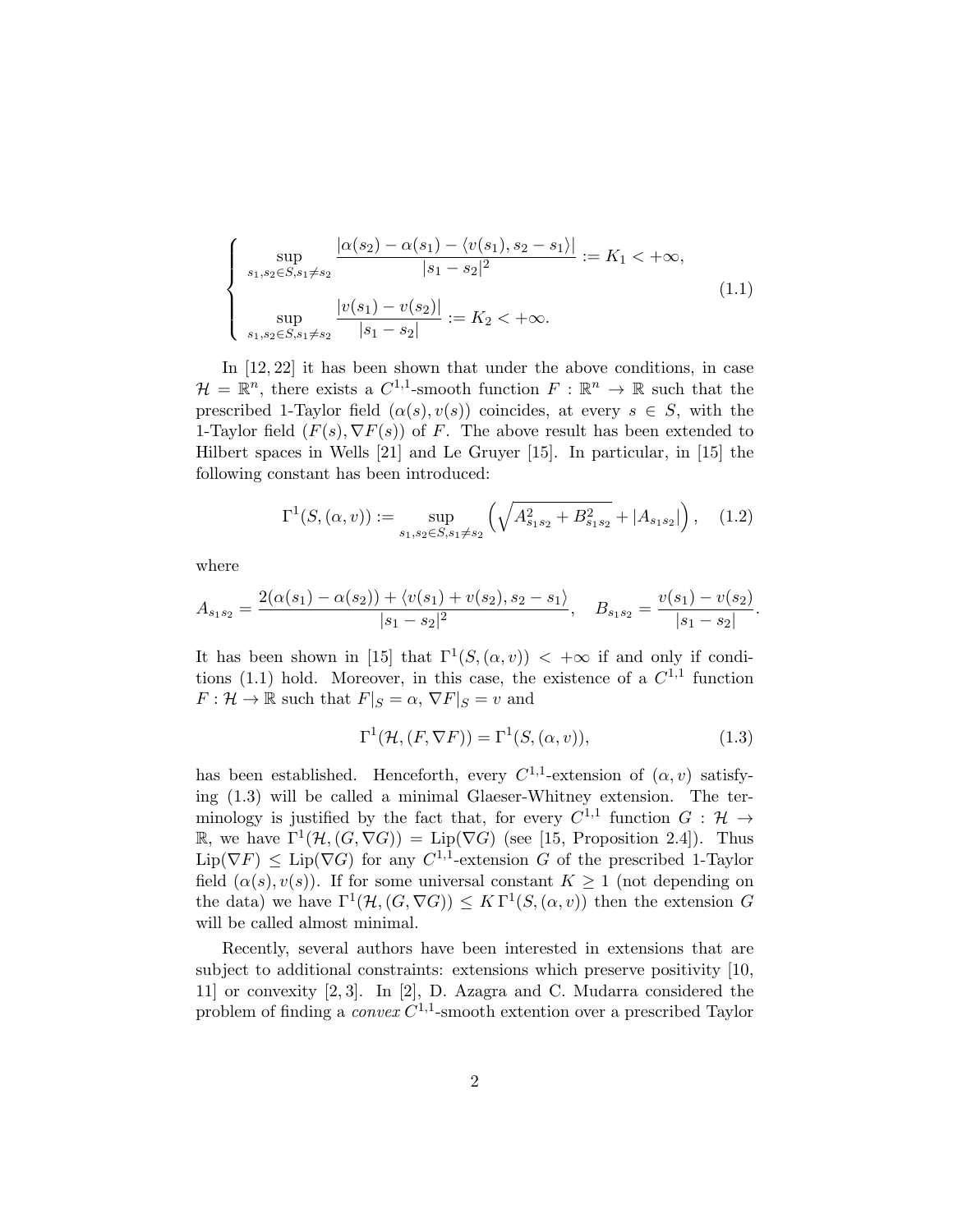polynomial  $(\alpha(s), v(s))_{s \in S}$  in a Hilbert space H and established that the condition

$$
\alpha(s_2) \ge \alpha(s_1) + \langle v(s_1), s_2 - s_1 \rangle + \frac{1}{2M} |v(s_1) - v(s_2)|^2, \quad \forall s_1, s_2 \in S, \tag{1.4}
$$

is necessary and sufficient for the existence of such extension.

Inspired by the recent work [2] concerning  $C^{1,1}$ -convex extensions, we revisit the classical Glaeser-Whitney problem. We first provide an alternative shorter proof of the result of [2] concerning  $C^{1,1}$ -convex extensions in Hilbert spaces by giving a simple explicit formula. This formula is heavily based on the regularization via sup-inf convolution in the spirit of Lasry-Lions [14] and can be efficiently computed, see Remark 2.2. As an easy consequence, we obtain a direct proof for the classical  $C^{1,1}$ -Glaeser-Whitney problem in Hilbert spaces, which goes together with an explicit formula of the same type as for the convex extension problem. Let us mention that the previous proofs are quite involved both in finite dimension [12, 22] and Hilbert spaces [15, 21]. In the finite dimensional case, a construction of the extension is proposed in [21] and some explicit formulae can be found in [16] but both are not tractable (see however the work [13] for concrete computations). Our approach also compares favorably to the result of [15], in which the existence of minimal extensions is established. On the other hand, the extension given by our explicit formula may fail to be minimal —though it is almost minimal up to a universal multiplicative factor.

Before we proceed, we recall that a function  $f : \mathcal{H} \to \mathbb{R}$  is called  $C_{*}$ semiconvex (resp.,  $C^*$ -semiconcave) when, for all  $x, y \in H$ ,

$$
f(y) - f(x) - \langle \nabla f(x), y - x \rangle \ge -\frac{C_*}{2}|x - y|^2
$$
 (resp.,  $\le \frac{C^*}{2}|x - y|^2$ ).

This is equivalent to assert that  $f + \frac{C_*}{2}|x|^2$  is convex (respectively  $f - \frac{C^*}{2}$  $\frac{y^*}{2}|x|^2$ is concave). When  $f$  is both C-semiconvex and C-semiconcave, then  $f$  is  $C^{1,1}$  in H with  $\text{Lip}(\nabla f) \leq C$  (for a proof of this latter result in finite dimension, see [8] and use the arguments of [14] to extend the result to Hilbert spaces).

# 2 Convex  $C^{1,1}$  extension of 1-fields

For any  $f: \mathcal{H} \to \mathbb{R}$  and  $\varepsilon > 0$ , we define respectively the sup and the inf-convolution of  $f$  by

$$
f^{\varepsilon}(x) = \sup_{y \in \mathcal{H}} \left\{ f(y) - \frac{|y - x|^2}{2\varepsilon} \right\}, \quad f_{\varepsilon}(x) = \inf_{y \in \mathcal{H}} \left\{ f(y) + \frac{|y - x|^2}{2\varepsilon} \right\}.
$$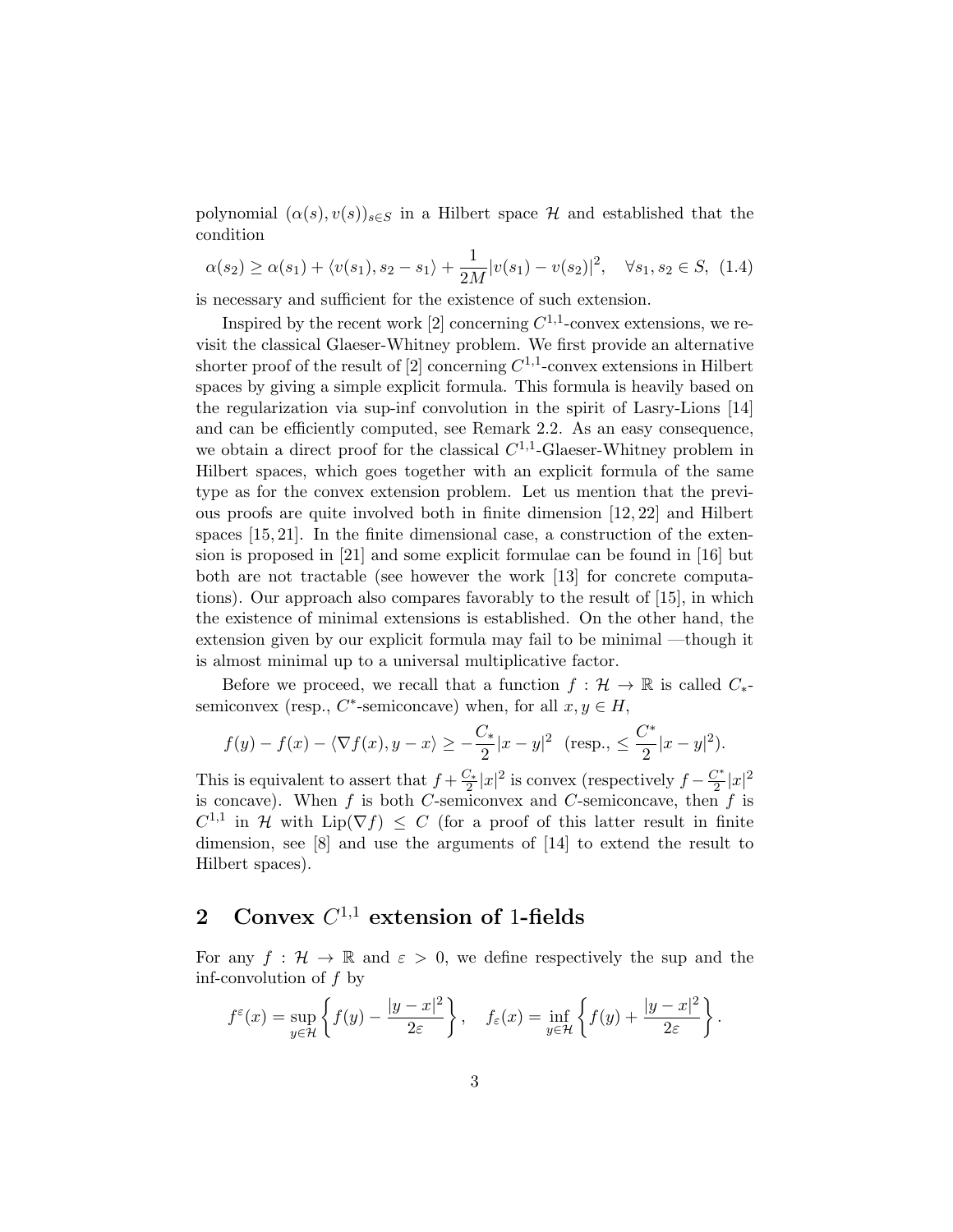**Theorem 2.1** ( $C^{1,1}$ -convex extension). Let S be any nonempty subset of the Hilbert space H and  $(\alpha(s), v(s))_{s \in S}$  be a 1-Taylor field on S satisfying (1.4) for some constant  $M > 0$ . Then

$$
f(x) = \sup_{s \in S} \{ \alpha(s) + \langle v(s), x - s \rangle \}
$$
 (2.1)

is the smallest continuous convex extension of  $(\alpha, v)$  in H and

$$
F(x) = \lim_{\varepsilon \nearrow \frac{1}{M}} (f^{\varepsilon})_{\varepsilon}(x) = \lim_{\varepsilon \nearrow \frac{1}{M}} \inf_{z \in \mathcal{H}} \sup_{y \in \mathcal{H}} \{ f(y) - \frac{|y - z|^2}{2\varepsilon} + \frac{|z - x|^2}{2\varepsilon} \} \tag{2.2}
$$

is a  $C^{1,1}$  convex extension of  $(\alpha, v)$  in H. Moreover,  $\text{Lip}(\nabla F) \leq M$ .

*Remark* 2.2. (i) The function  $f$  given by  $(2.1)$  is the smallest convex continuous extension of  $(\alpha, v)$  in the following sense: if g is a continuous convex function in H, differentiable on S, satisfying  $g(s) = \alpha(s)$  and  $\nabla g(s) = v(s)$ , for all  $s \in S$ , then  $f \leq g$ .

(ii) As we shall see in the forthcoming proof,  $\varepsilon \mapsto (f^{\varepsilon})_{\varepsilon}$  is nondecreasing. Therefore, " $\lim_{\varepsilon \nearrow \frac{1}{M}}$ " can be replaced by " $\sup_{\varepsilon \in (0, \frac{1}{M})}$ " in formula (2.2).

(iii) The inf-convolution corresponds to the well-known Moreau-Yosida regularization in convex analysis. It is also related to the Legendre-Fenchel transform (convex conjugate). A discussion on theoretical and practical properties of this regularization can be found in [17] and references therein. In practice,  $f_{\varepsilon}$ ,  $f^{\varepsilon}$  and therefore the formula (2.2) can be very efficiently computed using different techniques and algorithms such as [6] or [18].

*Proof of Theorem 2.1.* For all  $x \in \mathcal{H}$  and  $s_1, s_2 \in S$ , by (1.4), we have

$$
\alpha(s_1) + \langle v(s_1), x - s_1 \rangle
$$
  
\n
$$
\leq \alpha(s_2) + \langle v(s_2), x - s_2 \rangle + \langle v(s_1) - v(s_2), x - s_2 \rangle - \frac{1}{2M} |v(s_1) - v(s_2)|^2
$$
  
\n
$$
\leq \alpha(s_2) + \langle v(s_2), x - s_2 \rangle + \sup_{\xi \in \mathcal{H}} \{ \langle \xi, x - s_2 \rangle - \frac{1}{2M} |\xi|^2 \}
$$
  
\n
$$
= \alpha(s_2) + \langle v(s_2), x - s_2 \rangle + \frac{M}{2} |x - s_2|^2.
$$

It follows that for all  $x \in \mathcal{H}$  and  $s \in S$ 

$$
\alpha(s) + \langle v(s), x - s \rangle \le f(x) \le \alpha(s) + \langle v(s), x - s \rangle + \frac{M}{2}|x - s|^2. \tag{2.3}
$$

In particular, the function f defined by  $(2.1)$  is convex, finite in H and trapped between affine hyperplanes and quadratics with equality on S.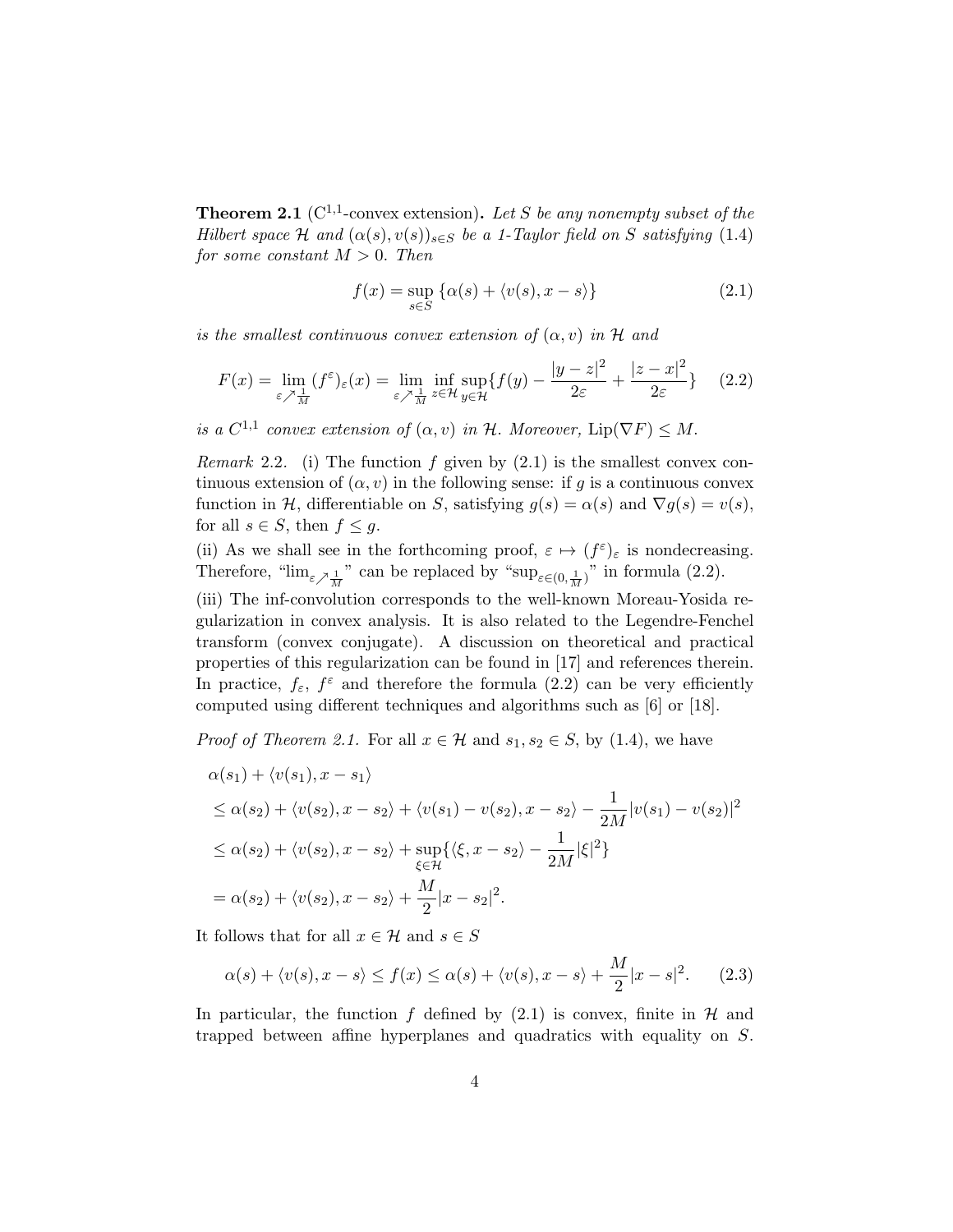Therefore, it is differentiable on S with  $f(s) = \alpha(s)$ ,  $\nabla f(s) = v(s)$  and it is clearly the smallest continuous convex extension of the field.

Setting  $q(x) = \alpha(s) + \langle v(s), x-s \rangle + \frac{M}{2}$  $\frac{M}{2}|x-s|^2$ , for  $\varepsilon \in (0, M^{-1})$ , straightforward computations lead to the formulae:

$$
q^{\varepsilon}(x) = \alpha(s) + \frac{1}{1 - \varepsilon M} \left( \frac{M}{2} |x - s|^2 + \langle v(s), x - s \rangle + \frac{\varepsilon}{2} |v(s)|^2 \right), \quad (2.4)
$$
  

$$
q_{\varepsilon}(x) = \alpha(s) + \frac{1}{1 + \varepsilon M} \left( \frac{M}{2} |x - s|^2 + \langle v(s), x - s \rangle - \frac{\varepsilon}{2} |v(s)|^2 \right).
$$

In particular, after a new short computation, we deduce that

$$
(q^{\varepsilon})_{\varepsilon} = q,\tag{2.5}
$$

and from (2.3), since the sup and inf-convolution are order-preserving operators, we obtain that for every  $\varepsilon \in (0, M^{-1}), x \in \mathcal{H}$  and  $s \in S$ ,

$$
\alpha(s) + \langle v(s), x - s \rangle \le (f^{\varepsilon})_{\varepsilon}(x) \le \alpha(s) + \langle v(s), x - s \rangle + \frac{M}{2}|x - s|^2. \tag{2.6}
$$

It follows that  $(f^{\varepsilon})_{\varepsilon}$  is well-defined on H. Notice also that

$$
f \le (f^{\varepsilon})_{\varepsilon} \qquad \text{in } \mathcal{H} \tag{2.7}
$$

and that  $(f^{\varepsilon})_{\varepsilon}$  is differentiable on S with  $(f^{\varepsilon})_{\varepsilon}(s) = \alpha(s)$  and  $\nabla (f^{\varepsilon})_{\varepsilon}(s) =$  $v(s)$ , for every  $s \in S$ .

Notice that since  $f$  is defined as the supremum of the affine functions  $\ell_s(x) = \alpha(s) + \langle v(s), x - s \rangle$  and  $\ell_s^{\varepsilon}(x) = \ell_s(x) + \frac{\varepsilon}{2} |v(s)|^2$  by (2.4), we have

$$
f^{\varepsilon}(x) = \sup_{s \in S} \{ \ell^{\varepsilon}_s(x) \},
$$

which proves that  $f^{\varepsilon}$  is convex. Therefore,  $(f^{\varepsilon})_{\varepsilon}$  is still convex, being the infimum with respect to  $y$  of the jointly convex functions

$$
f^{\varepsilon}(y) + \frac{1}{2\varepsilon}|y - x|^2
$$
,  $(x, y) \in \mathcal{H} \times \mathcal{H}$ .

It is well-known [14] that the sup and inf-convolution satisfy some semigroup properties,

$$
f^{\varepsilon+\varepsilon'} = (f^{\varepsilon})^{\varepsilon'}
$$
 and  $f_{\varepsilon+\varepsilon'} = (f_{\varepsilon})_{\varepsilon'}$  for all  $\varepsilon, \varepsilon' > 0$ .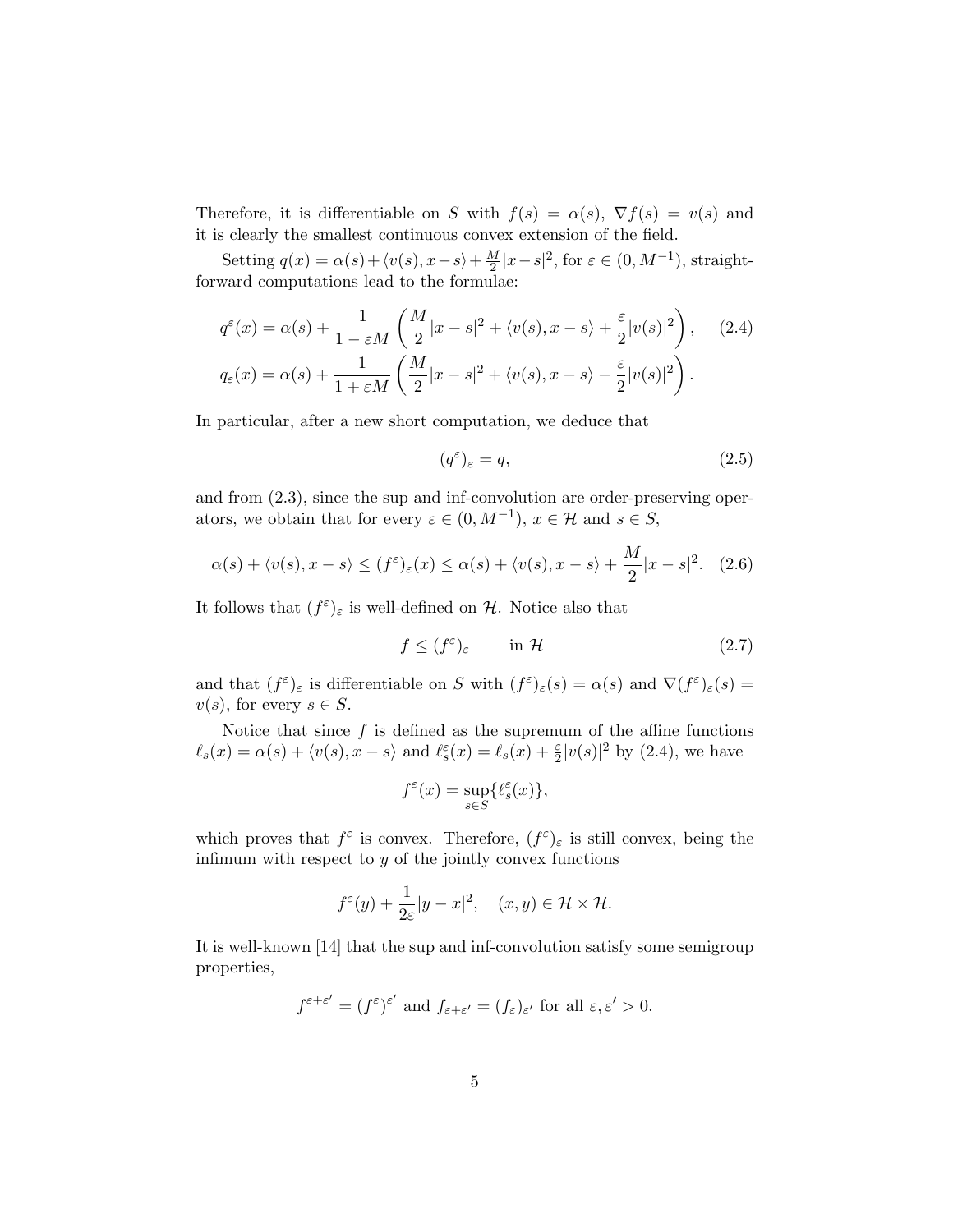Therefore, for  $0 < \varepsilon < \varepsilon'$ ,  $f^{\varepsilon'} = (f^{\varepsilon})^{\varepsilon' - \varepsilon}$ . By (2.7), we infer  $((f^{\varepsilon})^{\varepsilon' - \varepsilon})_{\varepsilon' - \varepsilon} \ge$  $f^{\varepsilon}$ . It follows

$$
((f^{\varepsilon'})_{\varepsilon'-\varepsilon})_\varepsilon=(f^{\varepsilon'})_{\varepsilon'}\geq (f^\varepsilon)_\varepsilon\quad\text{for all }0<\varepsilon<\varepsilon'.
$$

We conclude that  $\varepsilon \mapsto (f^{\varepsilon})_{\varepsilon}$  is nondecreasing on  $(0, M^{-1})$  so F is well defined, convex and still satisfies  $(2.6)$ . Therefore F is an extension of  $(\alpha(s), v(s))_{s \in S}$  in H and is differentiable on S.

It remains to prove that F is  $C^{1,1}$  in H and to estimate  $\text{Lip}(\nabla F)$ . From [14], we know that the inf-convolution  $(f^{\varepsilon})_{\varepsilon}$  of  $f^{\varepsilon}$  is  $\varepsilon^{-1}$ -semiconcave. Since  $(f^{\varepsilon})_{\varepsilon}$  is also convex, it means that  $(f^{\varepsilon})_{\varepsilon}$  is both  $\varepsilon^{-1}$ -semiconcave and  $\varepsilon^{-1}$ -semiconvex. Therefore  $(f^{\varepsilon})_{\varepsilon}$  is  $C^{1,1}$  in H with  $\text{Lip}(\nabla (f^{\varepsilon})_{\varepsilon}) \leq \varepsilon^{-1}$ . Since  $(f^{\varepsilon})_{\varepsilon} - \frac{1}{2\varepsilon}$  $\frac{1}{2\varepsilon}|x|^2$  is concave for every  $0 < \varepsilon < M^{-1}$ , sending  $\varepsilon \nearrow M^{-1}$ , we conclude that F is M-semiconcave. Since F is also convex, the previous arguments allow to conclude that F is  $C^{1,1}$  in H with  $\text{Lip}(\nabla F) \leq M$ .  $\Box$ 

Remark 2.3. In [14], the  $C^{1,1}$  regularization result is stated for  $(f^{\varepsilon})_{\delta}$  with  $0 < \delta < \varepsilon$ . To obtain an extension in our framework, we need to take  $\delta = \varepsilon$ . The fact that we have been able to increase the value of  $\delta$  and take it equal to  $\varepsilon$  without losing the  $C^{1,1}$  regularity relies strongly on the convexity of f. Since convexity is preserved under the sup and inf-convolution operations, the inf-convolution does not affect the semiconvexity property of  $f^{\varepsilon}$  even for  $\delta = \varepsilon$ . For the same reason, one cannot reverse the above operations: more precisely, the function  $(f_{\varepsilon})^{\varepsilon} = f$  would not be semiconcave.

# $3$   $C^{1,1}$  extension of 1-fields: explicit formulae

Let us now apply the previous result to obtain a general  $C^{1,1}$ -extension in the Glaeser-Whitney problem.

**Theorem 3.1** ( $C^{1,1}$ -Glaeser-Whitney almost minimal extension). Let S be a nonempty subset of a Hilbert space H and  $(\alpha(s), v(s))_{s \in S}$  be a 1-Taylor field on  $S$  satisfying  $(1.1)$ . Then, the function

$$
G(x) = F(x) - \frac{1}{2}\overline{\mu}|x|^2
$$

is an explicit  $C^{1,1}$  extension of the 1-Taylor field  $(\alpha, v)$ , provided that F is the convex extension of the 1-Taylor field  $(\tilde{\alpha}, \tilde{v})$  where, for all  $s \in S$ ,

$$
\tilde{\alpha}(s) := \alpha(s) + \frac{1}{2}\overline{\mu}|s|^2, \quad \tilde{v}(s) := v(s) + \overline{\mu}s
$$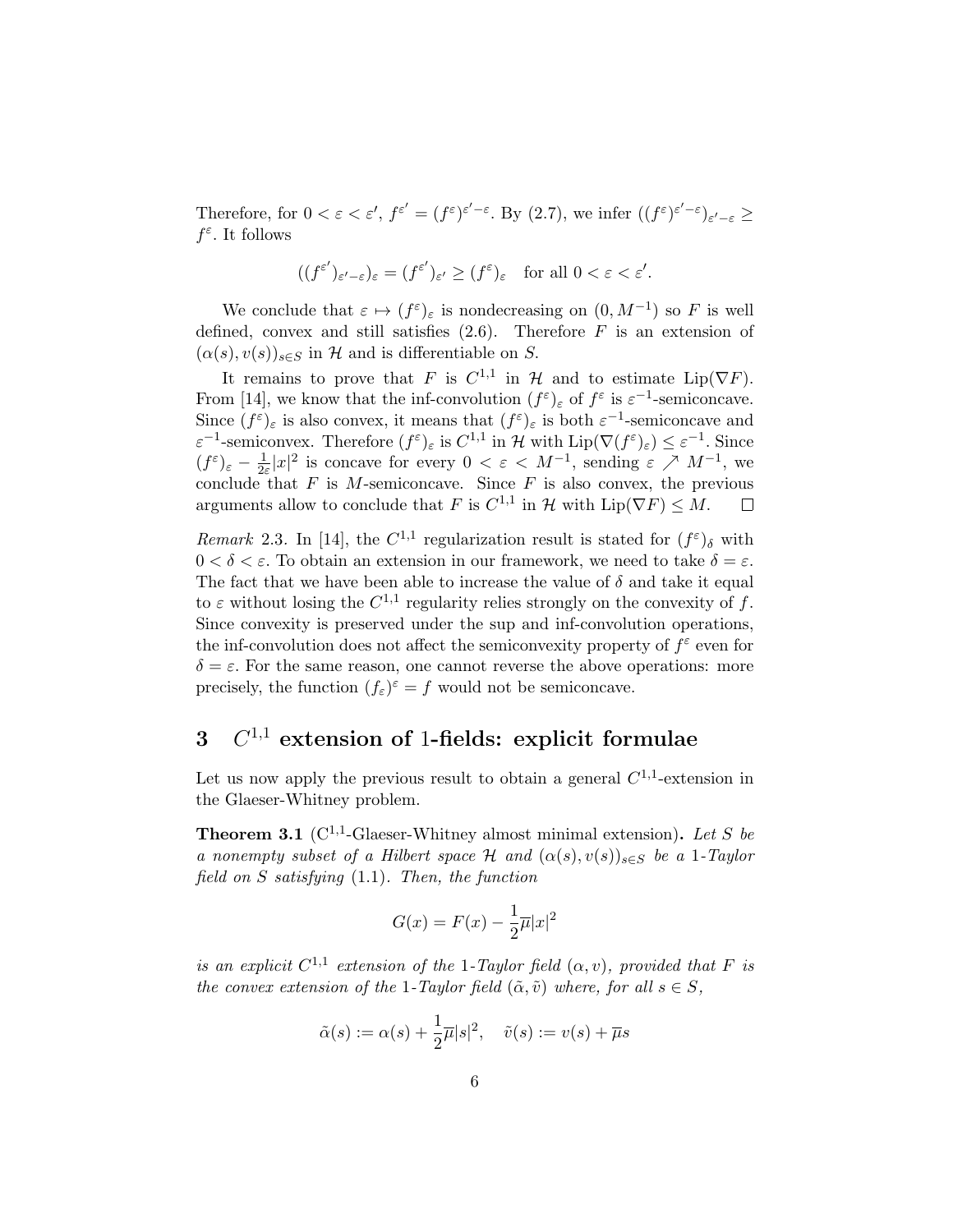and

$$
\overline{\mu} := 2K_1 + K_2 + \sqrt{(2K_1 + K_2)^2 + K_2^2}
$$
,  $K_1, K_2$  given by (1.1).

Moreover, the extension G is almost minimal, i.e.,

$$
\Gamma^{1}(S,(\alpha,v)) \leq \Gamma^{1}(\mathcal{H},(G,\nabla G)) = \text{Lip}(\nabla G) \leq \left(\frac{5+\sqrt{29}}{2}\right) \Gamma^{1}(S,(\alpha,v)).
$$

*Proof of Theorem 3.1.* We check that for every  $\mu > 2K_1$  the 1-Taylor field

$$
(\tilde{\alpha}(s), \tilde{v}(s)) := (\alpha(s) + \frac{\mu}{2}|s|^2, v(s) + \mu s)
$$

satisfies (1.4) with  $M = (\mu + K_2)^2 (\mu - 2K_1)^{-1}$ . Indeed, for any  $s_1, s_2 \in S$ we obtain, using (1.1),

$$
\tilde{\alpha}(s_2) - \tilde{\alpha}(s_1) - \langle \tilde{v}(s_1), s_2 - s_1 \rangle
$$
\n
$$
= \alpha(s_2) - \alpha(s_1) - \langle v(s_1), s_2 - s_1 \rangle + \frac{\mu}{2} (|s_2|^2 - |s_1|^2 - 2\langle s_1, s_2 - s_1 \rangle)
$$
\n
$$
\geq \left(\frac{\mu - 2K_1}{2}\right) |s_1 - s_2|^2 \geq \frac{1}{2} \left(\frac{\mu - 2K_1}{(\mu + K_2)^2}\right) |\tilde{v}(s_1) - \tilde{v}(s_2)|^2,
$$

since  $\text{Lip}(\tilde{v}) \leq \text{Lip}(v) + \mu = K_2 + \mu$ . Thus, the function F given by Theorem 2.1 is a  $C^{1,1}$ -convex extension of  $(\tilde{\alpha}(s), \tilde{v}(s))$  satisfying  $F|_{S} = \tilde{\alpha}, \nabla F|_{S} =$  $\tilde{v}$  and  $\text{Lip}(\nabla F) \leq (\mu + K_2)^2 (\mu - 2K_1)^{-1}$ . Therefore  $G(x) = F(x) - \frac{\mu}{2}$  $\frac{\mu}{2}|x|^2$ satisfies  $G|_S = \alpha$ ,  $\nabla G|_S = v$ .

Moreover, G is  $\left(\frac{(\mu + K_2)^2}{\mu - 2K_1}\right)$  $\frac{(\mu + K_2)^2}{\mu - 2K_1} - \mu$ )-semiconcave and  $\mu$ -semiconvex (since F is convex). We deduce

$$
\mathrm{Lip}(\nabla G) \leq \max\left\{\mu, \frac{(\mu + K_2)^2}{\mu - 2K_1} - \mu\right\}.
$$

Minimizing the above quantity on  $\mu \in (2K_1, +\infty)$  yields

$$
\text{Lip}(\nabla G) \leq \min_{\mu \in (2K_1, \infty)} \max \left\{ \mu, \frac{(\mu + K_2)^2}{\mu - 2K_1} - \mu \right\}
$$

$$
= \overline{\mu} := 2K_1 + K_2 + \sqrt{(2K_1 + K_2)^2 + K_2^2}
$$

.

By Lemma 5.3 (Appendix), we have max  $\{K_2, 4K_1 - 2K_2\} \leq \Gamma^1(S, (\alpha, v)).$ It follows that  $\text{Lip}(\nabla G) \leq \left(\frac{5+\sqrt{29}}{2}\right)$  $\sqrt{\frac{29}{2}}$   $\Gamma$ <sup>1</sup> $(S, (\alpha, v))$ . By [15, Proposition 2.4], we have  $\text{Lip}(\nabla G) = \Gamma^1(\mathcal{H}, (G, \nabla G))$ . The result follows.  $\Box$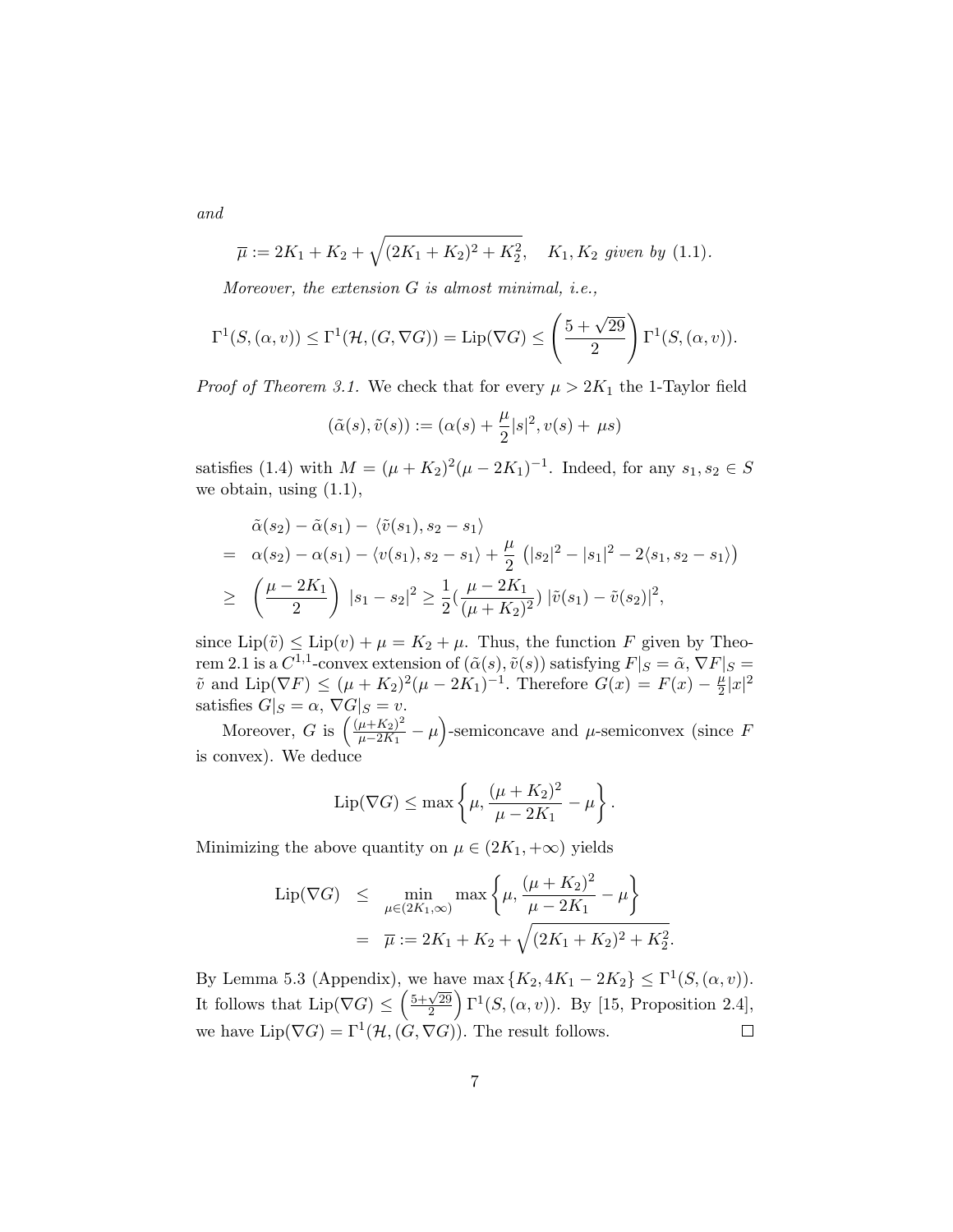## 4 Limitations of the sup-inf approach

The main result (Theorem 3.1) is heavily based on the explicit construction of a  $C^{1,1}$ -convex extension of a 1-Taylor field  $(\alpha, v)$  satisfying (1.4), which in turn, is based on the sup-inf convolution approach. The reader might wonder whether our approach can be adapted to include cases where less regularity is required, as for instance  $C^{1,\theta}$ -extensions, that is, extensions to a  $C^1$ -function whose derivative has a Hölder modulus of continuity with exponent  $\theta \in (0,1)$ . The existence of such *convex* extensions (and even  $C^{1,\omega}$ convex extensions with a general modulus of continuity  $\omega$ ) was established in finite dimensions in Azagra-Mudarra [3] by means of involved arguments. Indeed, it would be natural to endeavor an adaptation of formula (2.2) to treat the problem of  $C^{1,\theta}$ -convex extensions, for  $0 < \theta < 1$ . According to [3], the adequate condition, analogous to (1.4), is that the 1-Taylor field has to satisfy, for some  $M > 0$ ,

$$
\alpha(s_2) \ge \alpha(s_1) + \langle v(s_1), s_2 - s_1 \rangle + \frac{\theta}{(1+\theta)M^{1/\theta}} |v(s_1) - v(s_2)|^{1+\frac{1}{\theta}}.\tag{4.1}
$$

Unfortunately, the technique developed in Section 2 is specific to the  $C^{1,1}$ regularity and cannot be easily adapted to this more general case. Let us briefly explain the reason.

Considering the suitable sup and inf-convolutions

$$
f^{\varepsilon}(x) = \sup_{y \in \mathcal{H}} \left\{ f(y) - \frac{|y - x|^{1+\theta}}{(1+\theta)\varepsilon^{\theta}} \right\}, \quad f_{\varepsilon}(x) = \inf_{y \in \mathcal{H}} \left\{ f(y) + \frac{|y - x|^{1+\theta}}{(1+\theta)\varepsilon^{\theta}} \right\},
$$

all of the arguments of the proof of Theorem 2.1 go through except (2.5), which fails to hold in this general case. More precisely, the convex extension f defined by  $(2.1)$  satisfies

$$
l(x) \le f(x) \le q(x) \qquad \text{for all } x \in \mathcal{H} \text{ and } s \in S,
$$
 (4.2)

with equalities for  $x = s$ , where

$$
l(x) := \alpha(s) + \langle v(s), x - s \rangle \tag{4.3}
$$

$$
q(x) := \alpha(s) + \langle v(s), x - s \rangle + \frac{M}{1 + \theta} |x - s|^{1 + \theta}.
$$
 (4.4)

Therefore for every  $\varepsilon > 0$  such that  $M \varepsilon^{\theta} < 1$ , we have

$$
l(x) \le (f^{\varepsilon})_{\varepsilon}(x) \le (q^{\varepsilon})_{\varepsilon}(x).
$$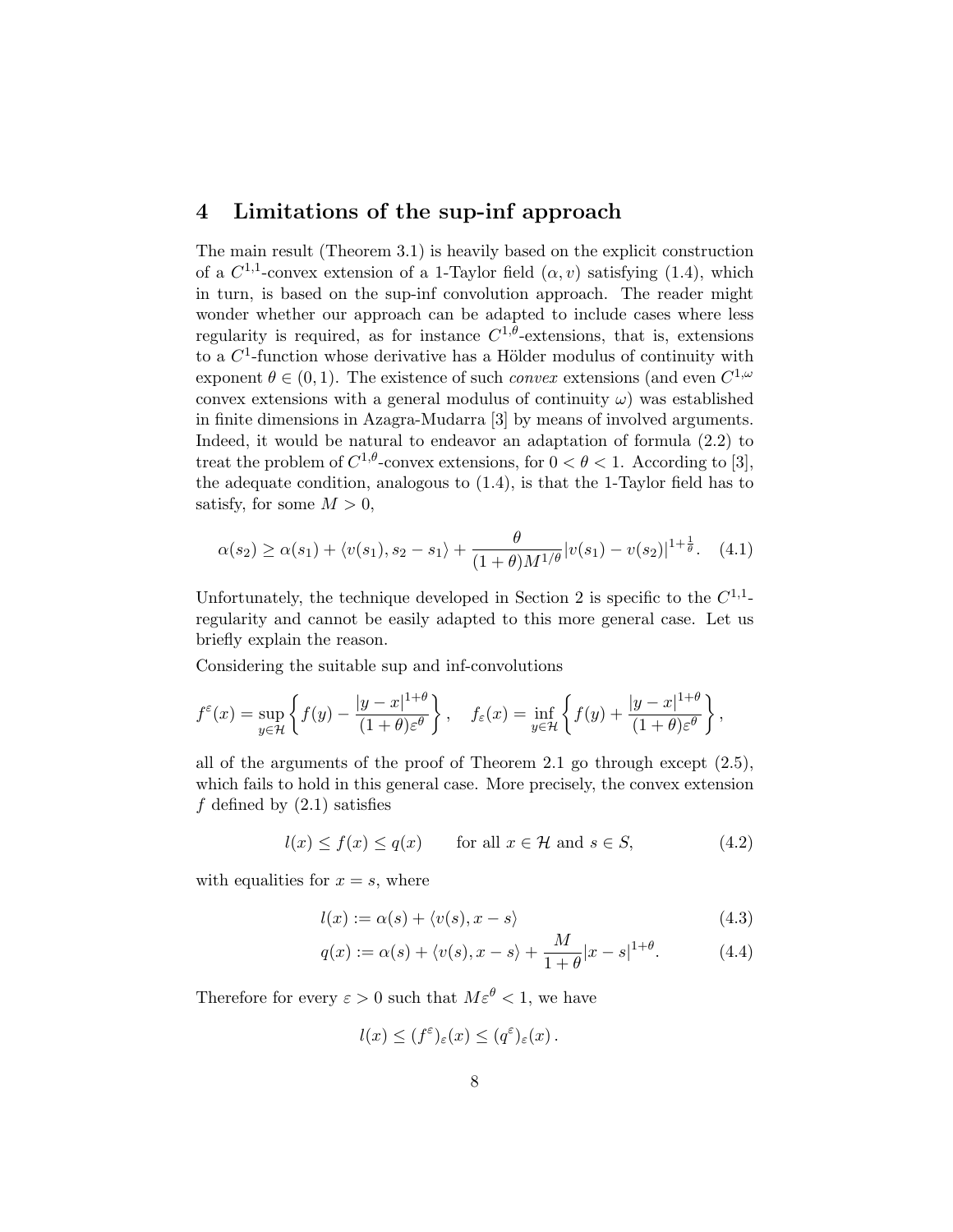Nonetheless, we may now possibly have

$$
(q^{\varepsilon})_{\varepsilon}(s) \neq q(s), \tag{4.5}
$$

yielding that  $(f^{\varepsilon})_{\varepsilon}$  is a  $C^{1,\theta}$ -convex function but may differ from f on S, hence it is not an extension of the latter. Let us underline that the problem arises even in dimension 1 and even for small  $\varepsilon$ . In particular, the supconvolution  $q^{\varepsilon}$  may develop singularities for arbitrary small  $\varepsilon$  so that  $q^{\varepsilon}$  is not anymore in the same class as q, contrary to the quadratic case (see  $(2.4)$ ). Remark 4.1. Recalling [14] that  $u(x,t) := q^t(x)$  is a viscosity solution to the Hamilton-Jacobi equation  $\partial_t u - \frac{\theta}{1+\theta}$  $\frac{\theta}{1+\theta}|\nabla u|^{1+\frac{1}{\theta}}=0$  in  $\mathcal{H}\times(0,\varepsilon)$ , we obtain an explicit example where the solutions develop singularities instantaneously, even when starting with a  $C^{1,\theta}$  initial condition  $u(x,0) = q(x)$ . See [4] for related comments.

Sketch of proof of the Claim (4.5). Without loss of generality we may assume that  $\alpha(s) = 0$  and  $s = 0$  in (4.3)–(4.4). Fix  $v \neq 0$ . Assume by contradiction that  $(q^{\varepsilon})_{\varepsilon}(0) = q(0) = l(0) = 0$ . Then, since q is a  $C^{1,\theta}$  function, necessarily,  $\nabla (q^{\varepsilon})_{\varepsilon}(0) = \nabla l(0) = v$ . Using that  $y \mapsto q^{\varepsilon}(y) + \frac{|y|^{1+\theta}}{(1+\theta)^{\varepsilon}}$  $\frac{|y|}{(1+\theta)\varepsilon^{\theta}}$  is a strictly convex function achieving a unique minimum  $\bar{y}$  in  $\mathcal{H}$ , we obtain that

$$
(q^{\varepsilon})_{\varepsilon}(0) = q^{\varepsilon}(\overline{y}) + \frac{|\overline{y}|^{1+\theta}}{(1+\theta)\varepsilon^{\theta}} = \sup_{y \in \mathcal{H}} \left\{ q(y) - \frac{|y - \overline{y}|^{1+\theta}}{(1+\theta)\varepsilon^{\theta}} \right\} + \frac{|\overline{y}|^{1+\theta}}{(1+\theta)\varepsilon^{\theta}} = 0,
$$
  

$$
\nabla (q^{\varepsilon})_{\varepsilon}(0) = -\frac{\overline{y}|\overline{y}|^{\theta-1}}{\varepsilon^{\theta}} = v,
$$

yielding  $\overline{y} = -\varepsilon v|v|^{\frac{1}{\theta}-1} \neq 0$ . To prove the claim, it is enough to find some  $y \in \mathcal{H}$  such that

$$
\varphi(y) := q(y) - \frac{|y - \overline{y}|^{1+\theta}}{(1+\theta)\varepsilon^{\theta}} + \frac{|\overline{y}|^{1+\theta}}{(1+\theta)\varepsilon^{\theta}} > 0.
$$

In particular, let us seek for  $y = \lambda \bar{y}$  where  $\lambda \in \mathbb{R}$  is small. (Notice that this guarantees that the computation would also hold when  $H$  is one dimensional.) We have

$$
(q^{\varepsilon})_{\varepsilon}(0) \geq \varphi(y) = \frac{|\overline{y}|^{1+\theta}}{(1+\theta)\varepsilon^{\theta}} \left( M\varepsilon^{\theta} |\lambda|^{1+\theta} - (1+\theta)\lambda - |\lambda - 1|^{1+\theta} + 1 \right)
$$

$$
= \frac{|\overline{y}|^{1+\theta}}{(1+\theta)\varepsilon^{\theta}} \left( M\varepsilon^{\theta} |\lambda|^{1+\theta} - \frac{1}{2} (1+\theta)\theta \lambda^{2} + o(\lambda^{2}) \right) > 0 = q(0),
$$

 $\Box$ 

at least for small  $\lambda > 0$ .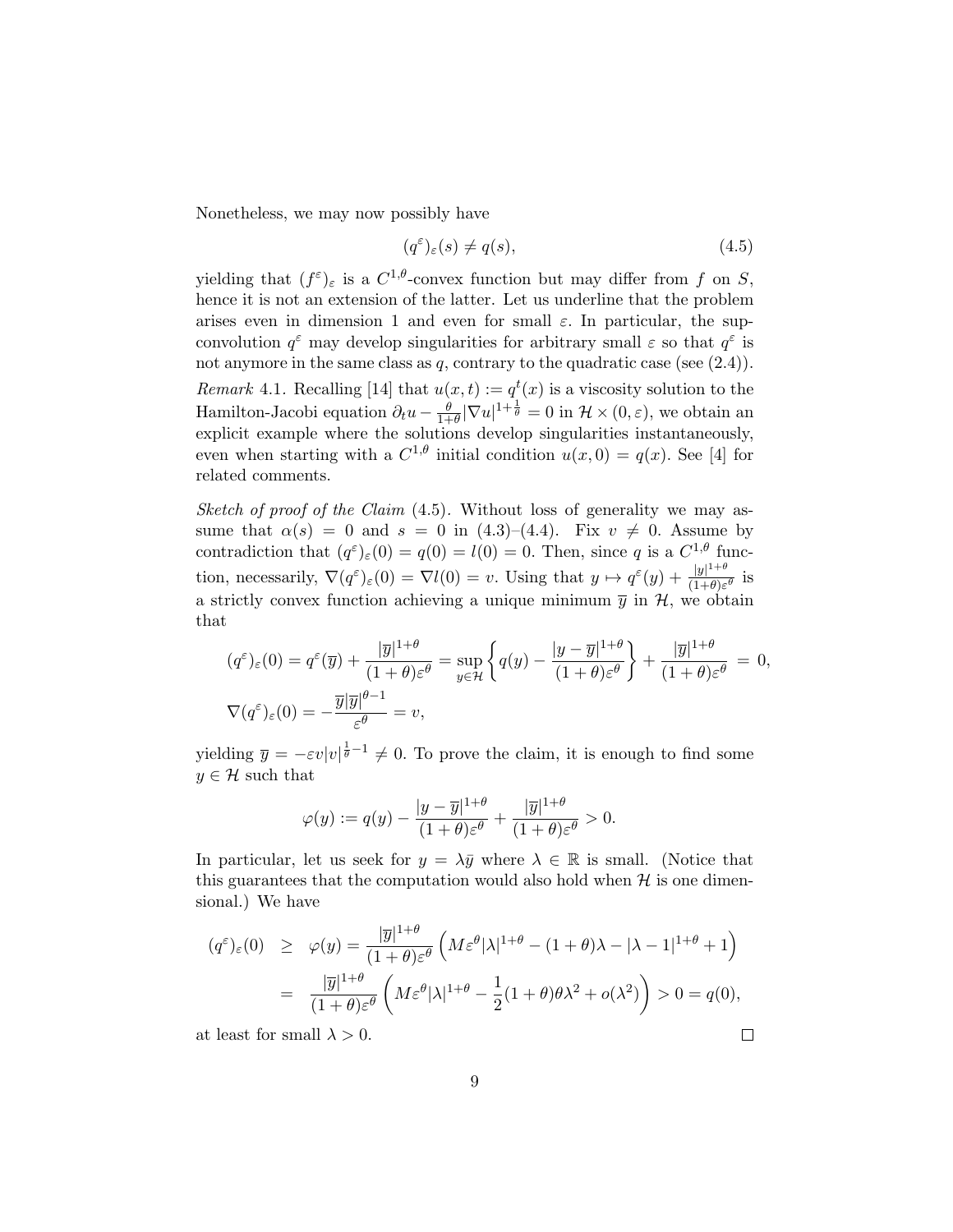# 5 Appendix

### 5.1 Independence of the Glaeser-Whitney constants in (1.1)

It is worth-noticing that there is no link between  $K_1$  and  $K_2$  in (1.1). Each of these constants can be 0 while the other one can be very large, as it is shown in the following examples.

**Example 5.1.** Let  $\mathcal{H} = \mathbb{R}$ ,  $S = \{0, 1\}$  and  $\alpha(0) = A > 0$ ,  $v(0) = 0$ ,  $\alpha(1) = 0, v(1) = 0.$  Then it follows that  $K_1 = A$  and  $K_2 = 0.$ 

**Example 5.2.** Let  $\mathcal{H} = \mathbb{R}^2$ ,  $S = \{s_1, s_2\}$  with  $s_1 = (-1, 0)$  and  $s_2 = (1, 0)$ . Set  $\alpha(s_1) = \alpha(s_2) = 0$ ,  $v(s_1) = (0, -A)$  and  $v(s_2) = (0, A)$ , for  $A > 0$ . Since  $\alpha(s_1) - \alpha(s_2) = 0$  and  $s_1 - s_2 \perp v(s_i)$ ,  $i = 1, 2$ , we have  $K_1 = 0$ . Obviously  $K_2 = A$ .

## **5.2** Inequality estimations between  $\Gamma^1(S, (\alpha, v))$ ,  $K_1$  and  $K_2$ .

The following result has been used in the last part of the proof of Theorem 3.1

**Lemma 5.3.** Let  $\{(\alpha(s), v(s))\}_{s \in S}$  be a 1-Taylor field satisfying the Glaeser-Whitney conditions  $(1.1)$ . Then we have:

(i)  $K_2 \leq \Gamma^1(S,(\alpha,v));$ 

(*ii*) 
$$
4K_1 - 2K_2 \le \Gamma^1(S, (\alpha, v)).
$$

Proof of Lemma 5.3. Recalling (1.2), we have

$$
\Gamma^{1}(S,(\alpha,v)) \geq \sup_{s_1 \neq s_2} |B_{s_1s_2}| = K_2,
$$

which proves (i).

To establish (ii), we set

$$
K_1 = \sup_{s_1 \neq s_2} \frac{|k_1^{s_1s_2}|}{|s_1 - s_2|^2} \quad \text{with} \quad k_1^{s_1s_2} = \alpha(s_2) - \alpha(s_1) - \langle v(s_1), s_2 - s_1 \rangle,
$$

and we deduce that

$$
|-A_{s_1s_2}| = \left| \frac{2k_1^{s_1s_2}}{|s_1 - s_2|^2} + \frac{\langle v(s_1) - v(s_2), s_2 - s_1 \rangle}{|s_1 - s_2|^2} \right|
$$
  
\n
$$
\geq \frac{2|k_1^{s_1s_2}|}{|s_1 - s_2|^2} - \frac{|v(s_1) - v(s_2)|}{|s_1 - s_2|}
$$
  
\n
$$
\geq \frac{2|k_1^{s_1s_2}|}{|s_1 - s_2|^2} - K_2.
$$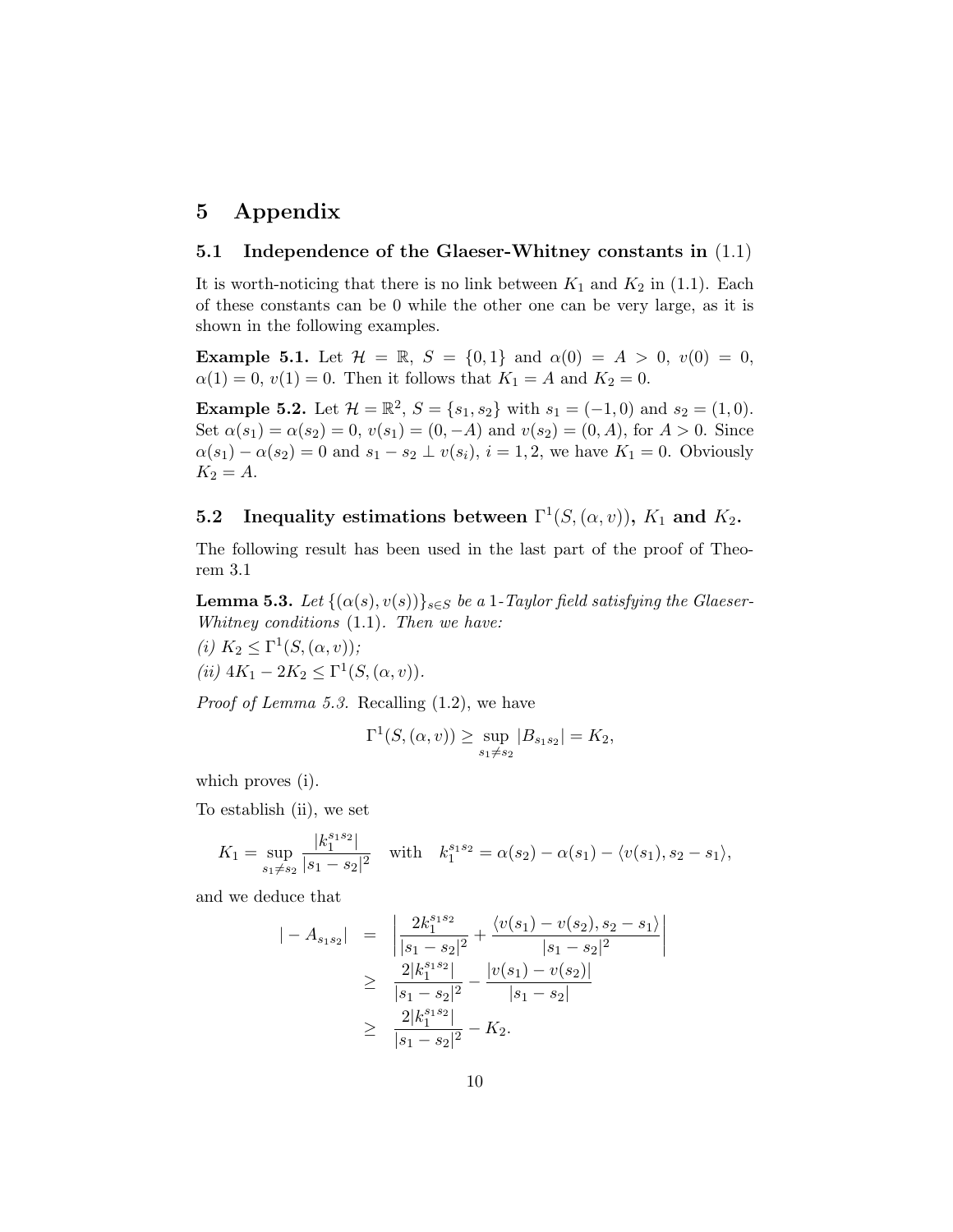It follows

$$
\Gamma^{1}(S,(\alpha,v)) \ge \sup_{s_{1} \neq s_{2}} 2|A_{s_{1}s_{2}}| \ge \sup_{s_{1} \neq s_{2}} \frac{4|k_{1}^{s_{1}s_{2}}|}{|s_{1} - s_{2}|^{2}} - 2K_{2} = 4K_{1} - 2K_{2}.
$$

 $\Box$ 

This completes the proof.

Acknowledgement. This work was partially supported by the Centre Henri Lebesgue ANR-11-LABX-0020-01. Major part of this work has been done during a research visit of the first author to INSA Rennes. This author is indebted to his hosts for hospitality. Research of Aris Daniilidis was partially supported by BASAL PFB-03, FONDECYT grant 1171854 (Chile) and MTM2014-59179-C2-1-P grant of MINECO (Spain) and ERDF (EU).

### References

- [1] M. Aschenbrenner and A. Fischer. Definable versions of theorems by Kirszbraun and Helly. Proc. Lond. Math. Soc. (3), 102(3):468–502, 2011.
- [2] D. Azagra and C. Mudarra. An Extension Theorem for convex functions of class  $C^{1,1}$  on Hilbert spaces. J. Math. Anal. Appl., 446(2):1167-1182, 2017.
- [3] D. Azagra and C. Mudarra. Whitney extension theorems for convex functions of the classes  $C^1$  and  $C^{1,\omega}$ . Proc. Lond. Math. Soc., 114:133-158, 2017.
- [4] E. N. Barron, P. Cannarsa, R. Jensen, and C. Sinestrari. Regularity of Hamilton-Jacobi equations when forward is backward. Indiana Univ. Math. J., 48(2):385–409, 1999.
- [5] H. Bauschke and X. Wang. Firmly nonexpansive and Kirszbraun-Valentine extensions: a constructive approach via monotone operator theory. In Nonlinear analysis and optimization I. Nonlinear analysis, volume 513 of Contemp. Math., pages 55–64. Amer. Math. Soc., Providence, RI, 2010.
- [6] J. M. Borwein and C. H. Hamilton. Symbolic Fenchel conjugation. Mathematical Programming, 116(1):17–35, 2009.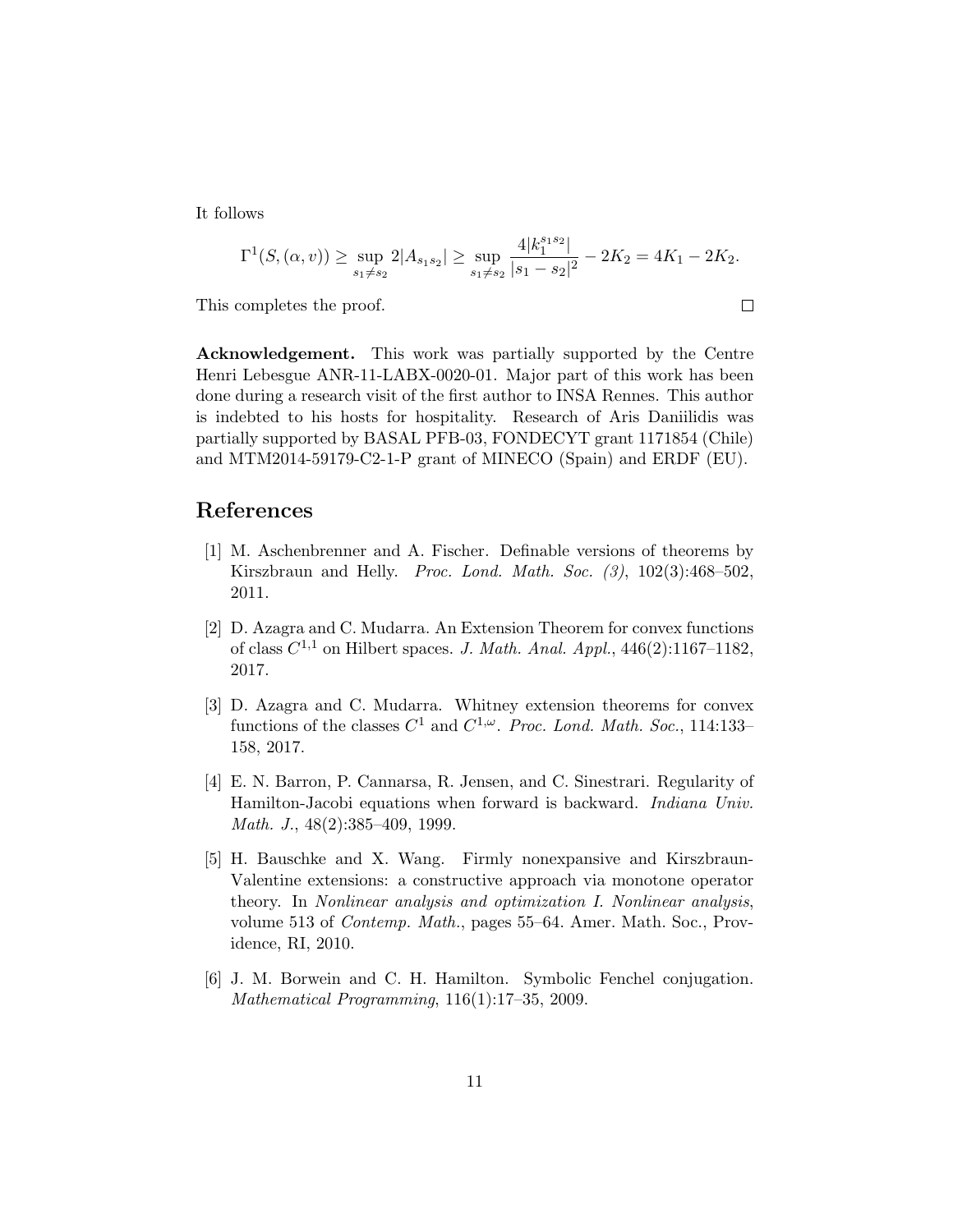- [7] Y. Brudnyi and P. Shvartsman. Whitney's extension problem for multivariate  $C^{1,\omega}$ -functions. Trans. Amer. Math. Soc., 353(6):2487-2512, 2001.
- [8] P. Cannarsa and C. Sinestrari. Semiconcave functions, Hamilton-Jacobi equations, and optimal control. Progress in Nonlinear Differential Equations and their Applications, 58. Birkhäuser Boston Inc., Boston, MA, 2004.
- [9] C. Fefferman. A sharp form of Whitney's extension theorem. Ann. Math. (2), 161(1):509–577, 2005.
- [10] C. Fefferman, A. Israel, and G. Luli. Interpolation of data by smooth nonnegative functions. Rev. Mat. Iberoam., 33(1):305–324, 2017.
- [11] C. Fefferman, A. Israel, and G. K. Luli. Finiteness principles for smooth selection. Geom. Funct. Anal., 26(2):422–477, 2016.
- [12] G. Glaeser. Étude de quelques algèbres tayloriennes. J. Anal. Math., 6:1–124; erratum, insert to 6 (1958), no. 2, 1958.
- [13] A. Herbert-Voss, M. J. Hirn, and F. McCollum. Computing minimal interpolants in  $C^{1,1}(\mathbb{R}^d)$ . Rev. Mat. Iberoam., 33(1):29–66, 2017.
- [14] J.-M. Lasry and P.-L. Lions. A remark on regularization in Hilbert spaces. Israel J. Math., 55(3):257–266, 1986.
- [15] E. Le Gruyer. Minimal Lipschitz extensions to differentiable functions defined on a Hilbert space. Geom. Funct. Anal., 19(4):1101–1118, 2009.
- [16] E. Le Gruyer and T. V. Phan. Sup-inf explicit formulas for minimal Lipschitz extensions for 1-fields on  $\mathbb{R}^n$ . J. Math. Anal. Appl., 424(2):1161– 1185, 2015.
- [17] C. Lemaréchal and C. Sagastizábal. Practical aspects of the more au– yosida regularization: Theoretical preliminaries. SIAM J. Optim., 7(2):367–385, 1997.
- [18] Y. Lucet. Fast Moreau envelope computation. I. Numerical algorithms. Numer. Algorithms, 43(3):235–249 (2007), 2006.
- [19] E. J. McShane. Extension of range of functions. Bull. Amer. Math. Soc., 40(12):837–842, 1934.